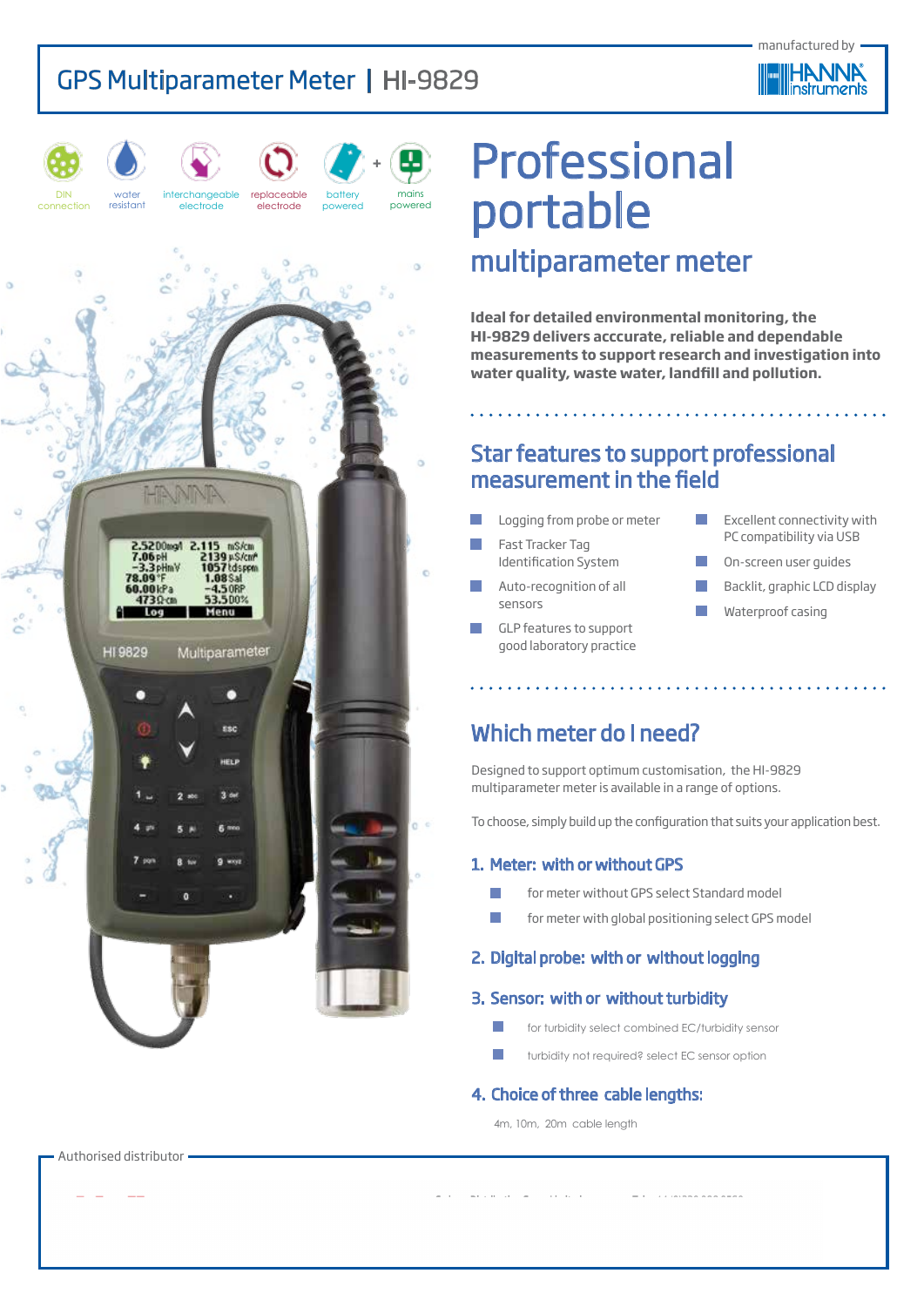



### Rugged and waterproof

**Rugged, waterproof and easy to use, the HI-9829 is the ideal meter for field measurement in lakes, rivers and seas.** 

It displays 1 to 12 parameters simultaneously from up to 14 user selectable parameters.









GPS Capabilities

#### **The HI-9829 is offered with or without GPS capabilities.**

The meter with the GPS option incorporates a built-in GPS receiver and antenna to guarantee an accurate position.

Measurements from specific locations are tracked with detailed coordinate information that can be viewed immediately on the display and reviewed on Google ™ Maps\* using a PC

\*Google™ is a registered trademark of Google™inc. Hanna Instruments® has no affiliation with Google™

### Choice of dedicated sensors to measure up to 14 water quality parameters:

**Digital probes offer logging and non-logging options with a number of tailored sensor configurations to measure up to 14 water quality parameters:**

pH, ORP, conductivity, turbidity, temperature, ions ammonium, nitrate, chloride, dissolved oxygen (as % saturation or concentration), resistivity, TDS, salinity, and seawater σ.

Atmospheric pressure is measured for DO concentration compensation.

### Autonomously logging digital probes

#### **The logging probe is available with or without a combined EC/turbidity sensor.**

After starting a log, both versions will autonomously log parameters without further connection to the meter. Once the log has begun, simply detach the probe and leave it in situ. The probe will happily carry on logging until your selected sampling period is complete - even though it is disconnected from the meter.

The logged measurements can be subsequently retrieved by connecting the logging probe to the meter or a to PC.

### User friendly features

**The HI-9829 features a graphic, backlit LCD that scales digits to fit up to 12 parameters. It also allows full configuration of each parameter to be measured along with an on-screen graphing capability.** 

The HELP key displays context sensitive help.

The alpha-numeric keypad offers a user friendly way to complete the input fields.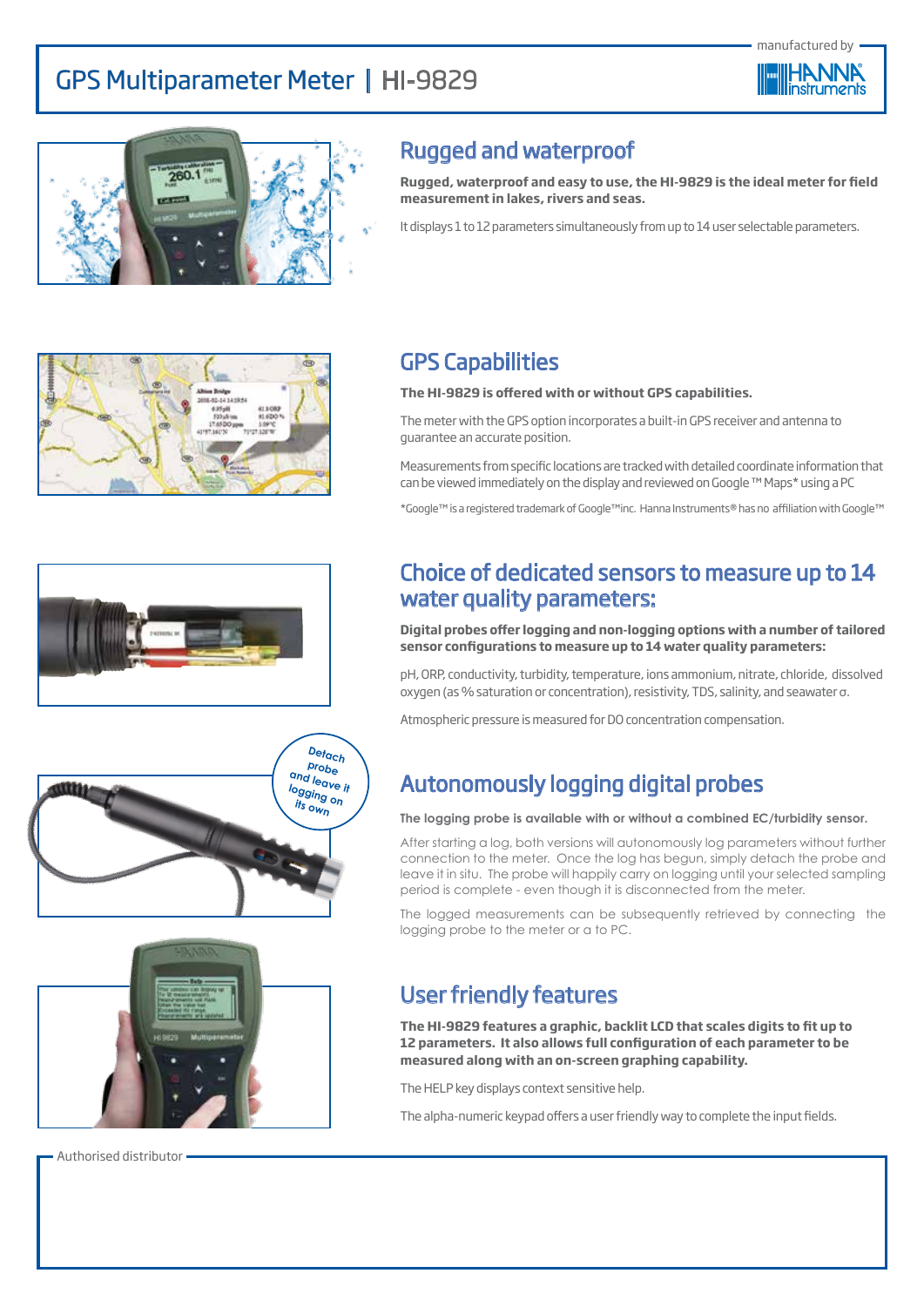

# dedicated digital probes & variable sensor configurations

**Hanna probes for use with the HI-9829 are designed to offer you maximum opportunity to tailor the configuration to meet your specific applications.** 

### Make your choice easier by using these four quick steps



Logging or non-logging

The HI-9829 can be used with logging or non-logging probes.



Choice of sensor configuration

Each logging or non-logging probe is offered with a choice of sensor configurations.

Depending on the sensor configuration, both the logging and non-logging probes are offered with a short or long sensor shield cap.

 $\sim$ Long cap: fits all configurations

Short cap: fits configurations WITHOUT the turbidity/EC sensor



All meters are offered with a choice of three cable lengths:



If you are looking to use ISE, select from the following sensors as an extra option.

ISE?

4

**I** ISE: Ammonium code: HI-7609829-10 ISE: Chloride code: HI-7609829-11

ISE: Nitrate code: HI-7609829-12

# high spec probes

**Digital probes provide stable, noise-free sensor signal management without the need for further amplification.** 



#### Field-ready

Designed for use out on location HI-9829 probes use field-replaceable sensors with auto-recognition. They are also housed in a rugged casing with a watertight cable connection.

#### Quick calibration

- To calibrate in the field simply screw the calibration beaker filled with solution onto the probe, select 'quick calibration' from the menu and press OK
- Individual calibration can be performed using multiple calibration points
- Ready-prepared quick calibration solution allows users to standardise pH and conductivity with one calibration solution

#### What length of cable?

A choice of three cable lengths with options for 4m, 10m and 20m makes the meter a popular option for a wide range of uses in tough conditions.

#### Collect and save your data

The logging option allows probes to be connected directly to a PC and to download log files directly from the probes using Hanna software and USB cable.

Probes with the logging function have a logging memory with the capacity to store up to 140,000 individual samples or 35,000 complete sample sets. Data includes a date and time stamp to allow up to 70-day deployment with all channels logging at 10 minute intervals.

> 14,000 individual samples 35,000 full sample sets 70-day deployment with full channel logging every 10 minutes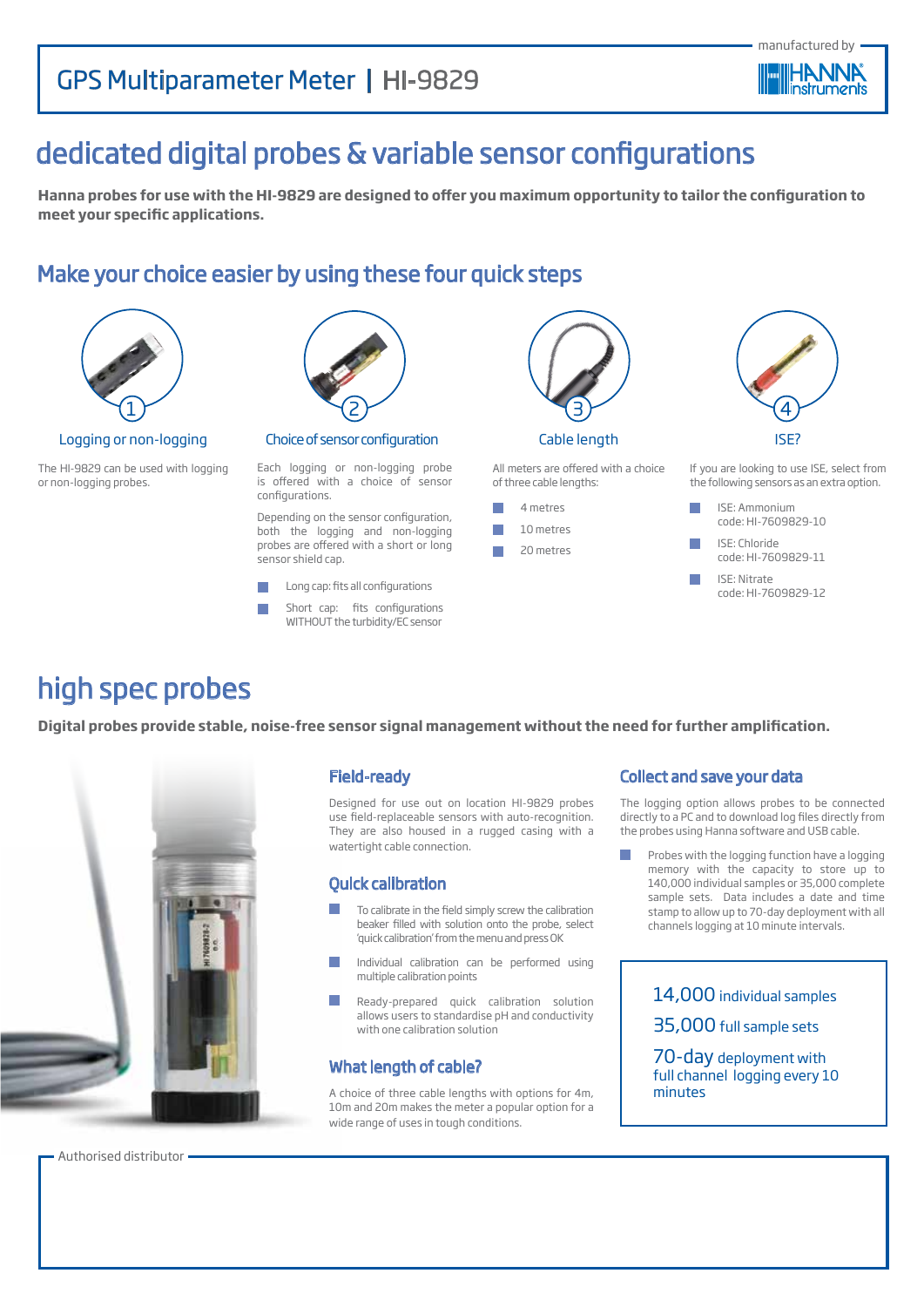manufactured by



## sensors to suit

**Hanna offers a choice of eight types of sensor to be be used on the intelligent probes.** 

Replacement is quick and easy with screw One of a choice of three ISE sensors can be type connectors and colour coding for easy used in place of the pH sensor identification  $\sim$ ISE sensors include: ammonium ISE; chloride F ISE; nitrate ISE. Add these as an extra aption Sensors are automatically recognised as soon as they are plugged in. to your order as required. Combined EC/Turbidity sensor offers readings  $\mathcal{L}_{\mathcal{A}}$ pH in mV readings are also displayed – useful for troubleshootingfrom both parameters at the same time All potentiometric sensors feature a double junction design and are gel filled to increase resistance to contamination or **or** or



Short cap for probes without EC/turbidity sensor



## A choice of sensors

#### pH/ORP

pH or pH/ORP sensors are gel filled and use a resilient PEI body to protect them from solid particles.

Using the built-in temperature sensor, temperature compensation is automatic from -5 to +55°C.

#### ISE

A choice of three ion selective electrodes (ISE) is available for constant reporting of common surface wtaer contaminants: nitrate, ammonium and chloride ISE are available.

Each ISE electrode is a combination electrode incorporating a constant reference spiral and features a double junction and solid gel reference design. By using conductivity, the HI-9829 converts the ion activity measurement to concentration units and displays these as ppm ammonium-nitrogen; ppm chloride; and ppm nitrate-nitrogen.

Authorised distributor



The HI-9829 galvanic DO sensor does not require long polarisation times which makes it ready for measurement at a moment's notice. It also uses a replaceable cap design for ease of maintenance and a safe non-toxic electrolyte.

DO pH/ORP ISE EC/TDS EC/Turbidity

DO readings are compensated for the effects of temperature and atmospheric pressure using the built in temperature and internal atmospheric pressure sensors.

#### EC/TDS

The HI-7609829-3 four-electrode conductivity sensor uses the polarographic measurement principle to ensure stable conductivity readings.

Absolute conductivity, temperature-corrected conductivity, salinity, seawater and water hardness (TDS) determinations are all possible with measurements from this sensor.

#### Combined EC/Turbidity

The combined EC/turbidity sensor is a replaceable design for instant conductivity and turbidity measurements that conform to ISO7027 standards. It provides measurement from 0.0 to 1000FNU.

Conductivity measurement is the same as for the single EC sensor.

| Order Information   | Price  | Code          |
|---------------------|--------|---------------|
| Sensor modules      |        |               |
| pН                  | £00.00 | HI-7609829-0  |
| pH/ORP              | £00.00 | HI-7609829-1  |
| ISE: Ammonium       | f00.00 | HI-7609829-10 |
| ISE: Chloride       | f00.00 | HI-7609829-11 |
| <b>ISE: Nitrate</b> | £00.00 | HI-7609829-12 |
| Dissolved Oxygen    | f00.00 | HI-7609829-2  |
| <b>FC/TDS</b>       | f00.00 | HI-7609829-3  |
| EC/Turbidity        | £00.00 | HI-7609829-4  |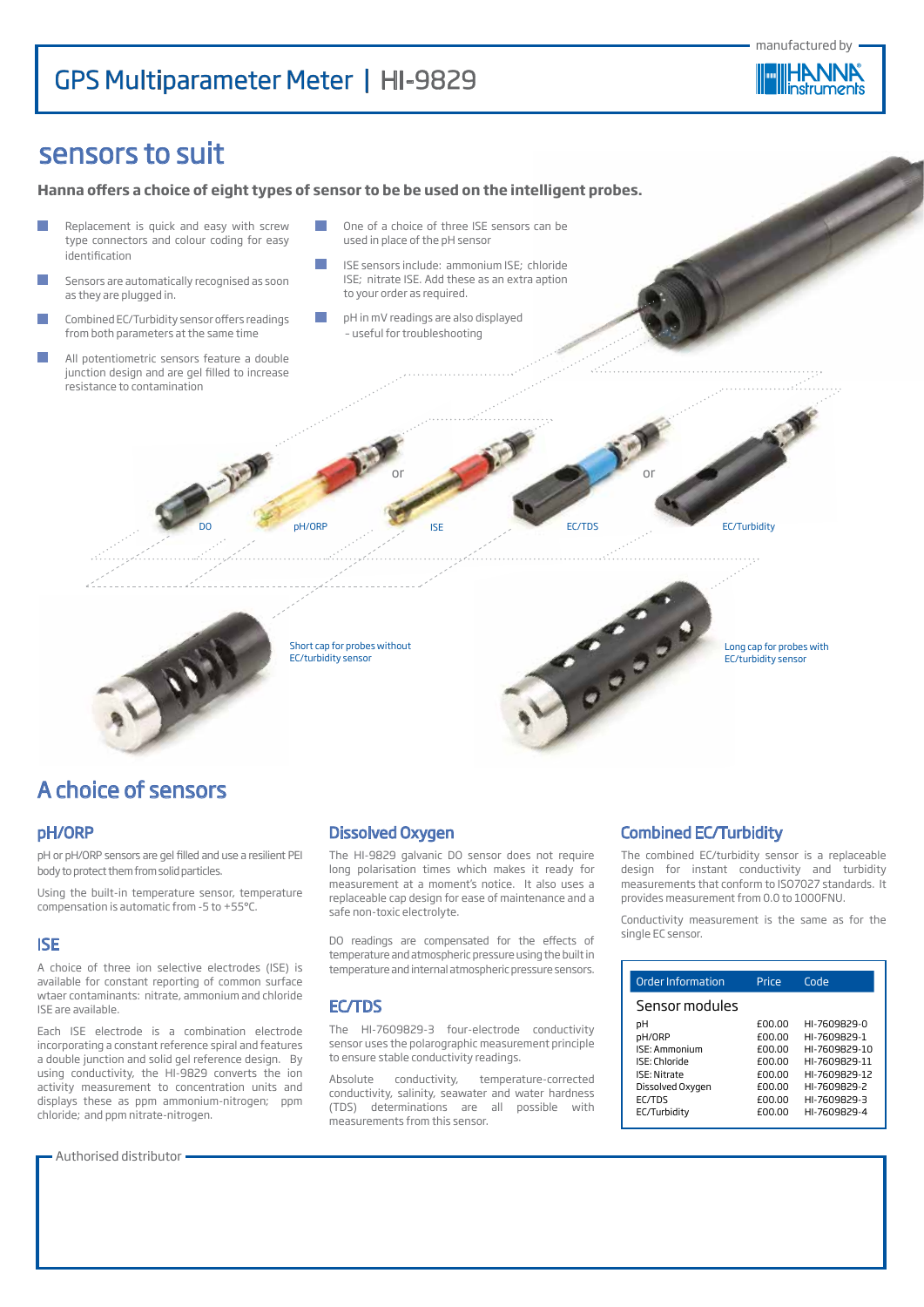

# more about GPS and tracking

## Monitoring and tracking

All models of HI-9829 are equipped with the Fast Tracker TAG ID system. This is invaluable for associating measurements with their locations.

They also feature a real-time clock which stamps all logged data with a time and date in addition to location information.





#### Fast tracker – TAG Identification System

Hanna Fast Tracker TAG system simplifies test logging using iButtons with a unique ID which can be installed at different sampling sites.

- $\overline{\phantom{a}}$ When the matching connector on the meter contacts the location button, measurements are logged and labeled with alphanumeric user-entered location ID.
- Location, date, time and measurements are logged into the meter  $\mathcal{C}^{\mathcal{A}}$ for transfer to PC.
- Multiple iButton TAGs can be installed and additional TAGS can be  $\overline{\phantom{a}}$ ordered for all your traceability requirements.
- With GPS models, Fast Tracker TAG complements the GPS for ultimate  $\mathcal{C}^{\mathcal{A}}$ tracking.

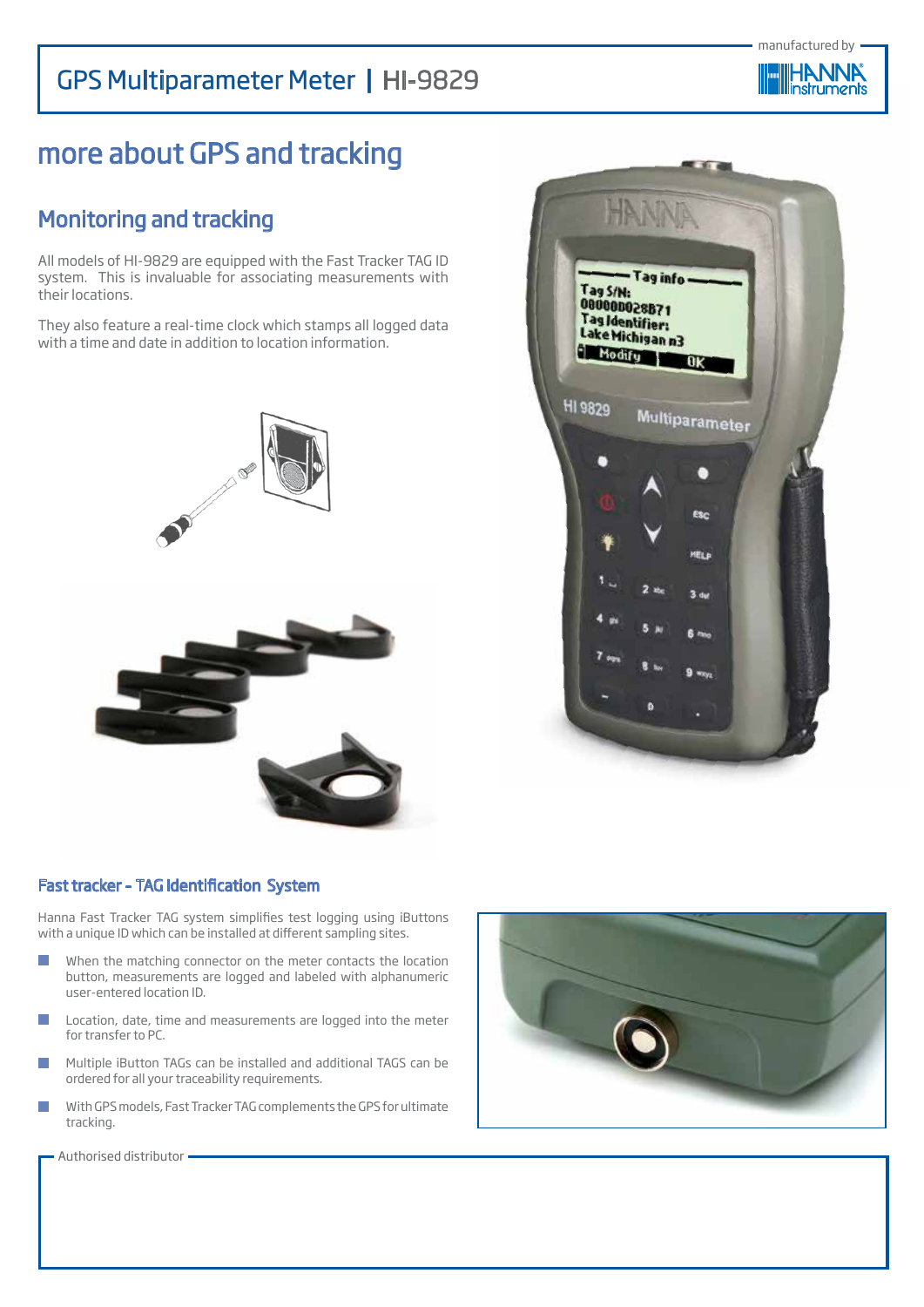







| <b>Date</b>      | <b>Tanent</b> | Temp.FGI | p.m.    | <b>INVENTION</b> |                     |
|------------------|---------------|----------|---------|------------------|---------------------|
| <b>ULLEGENS</b>  | 154247        | 56.04    | 4.27    | 45.4             |                     |
| <b>SELIEKIN</b>  | 1842.22       | 34.84    | ü       | 45               |                     |
| 2011/06/08       | 10.42.27      | 34.78    | 6.29    |                  | Export              |
| 3011/08/08       | 18.42.32      | 34.73    | 0.25    |                  |                     |
| 3011/06/08       | 18 42:37      | 38.93    | 736     | 12.9             |                     |
| 301106.00        | 18.42.42      | 39.66    | 738     | 33               | Fist                |
| 2011/05/08       | 104247        | 29.71    | 741     |                  |                     |
| 301106.00        | 184212        | 36.73    | 746     | 13.1             |                     |
| 2011/06/08       | 184257        | 29.78    | 7.48    | 13.4             |                     |
| 2011/08/05       | 18,43:02      | 29.04    | $T = 0$ | 17.1             | <b>langitac Log</b> |
| 3011/06/09       | 184507        | 29.73    | 7.58    | 14.4             |                     |
| 2011/06/08       | 18.43.13      | 39.76    | 7.66    | 14.6             |                     |
| 3011/06/05       | 184317        | 59.76    | 3.63    | 14.7             |                     |
| 3011/08/08<br>86 | 10:42:22      | 36.76    | 765     | <b>HER</b>       |                     |
| 2011/08/09       | 19:42:27      | 29.73    | 743     | 15.8             |                     |
| 3011/06/08       | 10.43.35      | 29.74    | 7.64    | 16.1             |                     |
| 2011/06/06       | 184357        | 29.74    | 7.65    | 16.2             | <b>UHD</b>          |
| 2011/05/08       | 18.43.43      | 29.73    | 7.66    | YE 4             |                     |
| 391106.08        | 10.43.47      | 19.76    | 7.66    | 0.8              |                     |
| <b>SEFERINAS</b> | 18.42.52      | 29.72    | 737     | 17.0             |                     |
| 3011284.08       | 10.42.57      | 59.73    | 7.65    | 12.0             | Max                 |
| DOLLOWER         | 18,44.02      | 29.71    | 788     | 172              |                     |
| DISTINGUIA       | 18:47:35      | 36.52    | 6.82    | io s             |                     |

Authorised distributor

### GPS for optimum positioning data

The HI-9829 with GPS can track measurement locations with detailed coordinate information.

It features an internal 12 channel GPS receiver and antenna to calculate its position to track locations and measurement data.

Location can be tracked to within 10m to ensure repeated measurements can be taken at the same locations.

Coordinates are shown on the LCD together with up to 10 measurement parameters and are recorded with logged data.

View locations where samples have been taken by connecting to GPS tracking software such as Google™ Maps\* and see measurement information right on the map.

\*Google ™ is a registered trademark of Google™inc. Hanna Instruments® has no affiliation with Google™

#### Basic GPS + advanced features

HI-9829 with GPS comes complete with a basic set of benefits together with a set of advanced features.

#### Basic GPS features

GPS coordinates shown on LCD with up to 10 measurement parameters GPS signal strength shown on LCD Logged data is embedded with GPS coordinates GPS status screen

#### Advanced GPS features

Users can associate GPS coordinates with alphanumeric locations

Distances between current location and predefined locations are displayed – arranged by distance

Memorises last location and time in case signal is lost

#### Application software

Completing the package, dedicated Hanna software:

- Manages logged data
- Displays GPS coordinates with logged data
- Automatically maps samples on PC via internet connection
- Shows location points on map with measurement data٠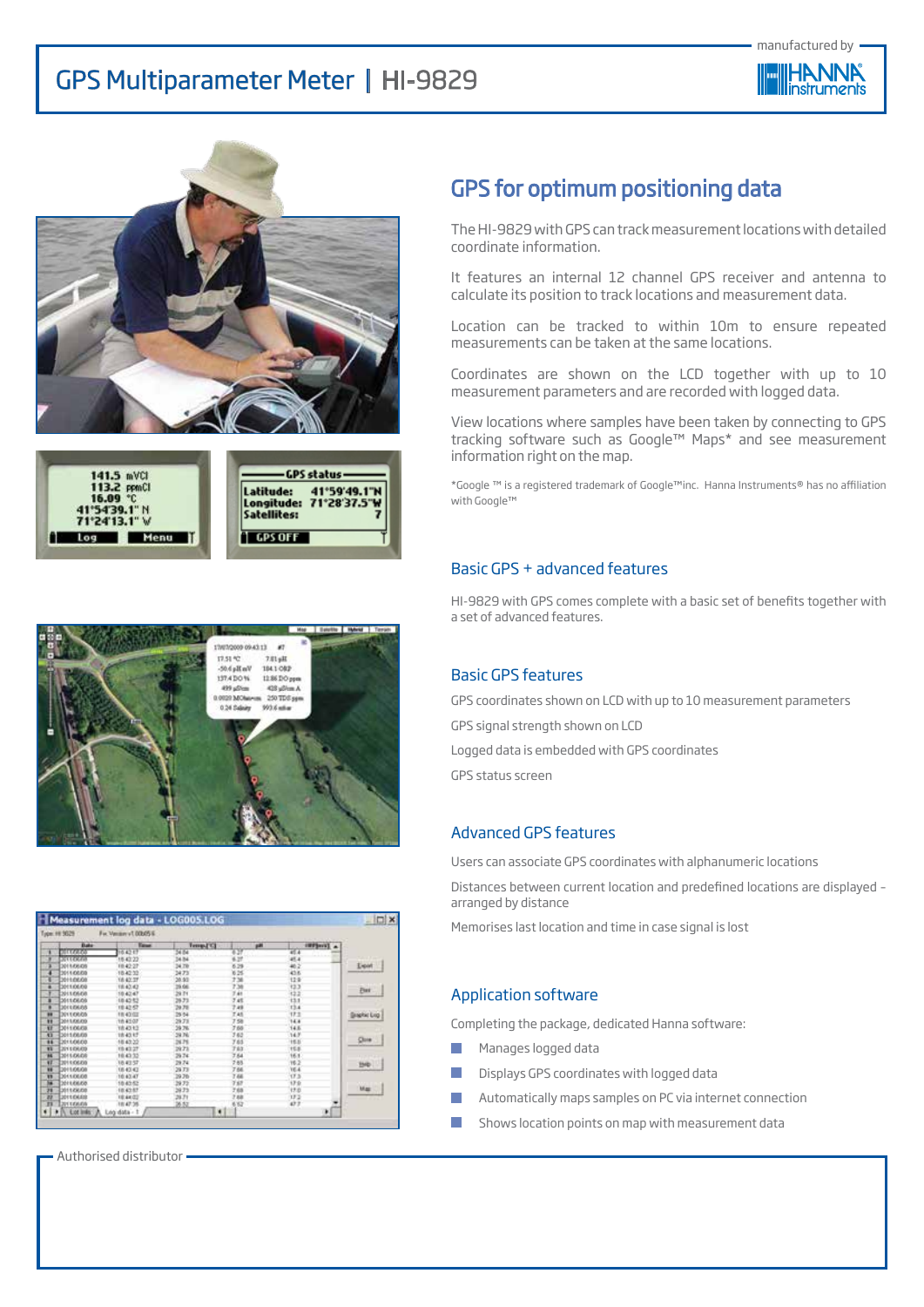

# specifications for HI-9829







for pH/ORP, Dissolved Oxygen, EC, Logging

#### Probe

|                                                                                           |             | HI-7609829 / HI-7619829**<br>without logging                                                                       | HI-7629829 / HI-7639829**<br>autonomous logging                                                |                                     |  |
|-------------------------------------------------------------------------------------------|-------------|--------------------------------------------------------------------------------------------------------------------|------------------------------------------------------------------------------------------------|-------------------------------------|--|
|                                                                                           | Connector 1 | pH, pH/ORP, ammonium ISE, chloride ISE, nitrate ISE                                                                | pH, pH/ORP, ammonium ISE, chloride ISE, nitrate ISE                                            |                                     |  |
| Temperature<br>Compensation                                                               | Connector 2 | dissolved oxygen                                                                                                   | dissolved oxygen                                                                               |                                     |  |
| Connector 3                                                                               |             | EC                                                                                                                 | EC                                                                                             |                                     |  |
| Upgradeable                                                                               |             | to HI-7619829, adding EC/turbidity sensor and long protective shield                                               | to HI-7639829, adding EC/turbidity sensor and long protective shield                           |                                     |  |
| Temperature sensor                                                                        |             | built-in                                                                                                           | built-in                                                                                       |                                     |  |
| Autonomous Logging                                                                        |             | $\overline{\phantom{a}}$                                                                                           | yes                                                                                            |                                     |  |
| Logging Interval                                                                          |             | $\overline{\phantom{a}}$                                                                                           | 1 second to 3 hours                                                                            |                                     |  |
| Computer Inteface                                                                         |             | $\overline{\phantom{a}}$                                                                                           | USB (HI-76982910)                                                                              |                                     |  |
| Memory                                                                                    |             | $\overline{\phantom{a}}$                                                                                           | 140,000 measurements (single parameter logged);<br>35,000 measurements (all parameters logged) |                                     |  |
| Operating Temperature                                                                     |             | $-5$ to $55^{\circ}$ C*                                                                                            | 20 m <sup>*</sup>                                                                              |                                     |  |
| Maximum Depth                                                                             |             | $20 m*$                                                                                                            | $20 m*$                                                                                        |                                     |  |
| Cable Specification                                                                       |             | Multistrand-multiconductor shielded cable with internal strength member rated for 68 kg (150 lb.) intermittent use |                                                                                                |                                     |  |
| <b>Wetted Materials</b>                                                                   |             | Body: ABS; Threads: nylon; Shield: ABS/316 SS; Temperature Probe: 316 SS; O-rings: EPDM                            |                                                                                                |                                     |  |
| Logging Probe Internal Battery Type                                                       |             | $\sim$                                                                                                             | 1.5V (4) AA alkaline                                                                           |                                     |  |
|                                                                                           |             | ÷.                                                                                                                 | Interval                                                                                       | All channels logging (no averaging) |  |
| Logging Probe Battery Life<br>Note: Log space must be available for<br>continuous logging |             | $\overline{\phantom{a}}$                                                                                           | 1-5 seconds                                                                                    | 72 hours                            |  |
|                                                                                           |             | $\sim$                                                                                                             | 1 minute                                                                                       | 22 days                             |  |
|                                                                                           |             | $\sim$                                                                                                             | 10 minutes                                                                                     | 70 days                             |  |
| Sample Environment                                                                        |             | fresh, brackish, seawater                                                                                          | fresh, brackish, seawater                                                                      |                                     |  |
| Waterproof Protection                                                                     |             | <b>IP68</b>                                                                                                        | <b>IP68</b>                                                                                    |                                     |  |
| Dimensions (without cable)                                                                |             | 342 mm, dia=46 mm                                                                                                  | 442 mm, dia 46 mm                                                                              |                                     |  |
| Weight (with batteries and sensors)                                                       |             | 570 g                                                                                                              | 775 g                                                                                          |                                     |  |

\* Reduced for ISE sensors \*\* NOTE for Turbidity without logging select probe HI-7619829 for Turbidity with autonomous logging select probe HI-7639829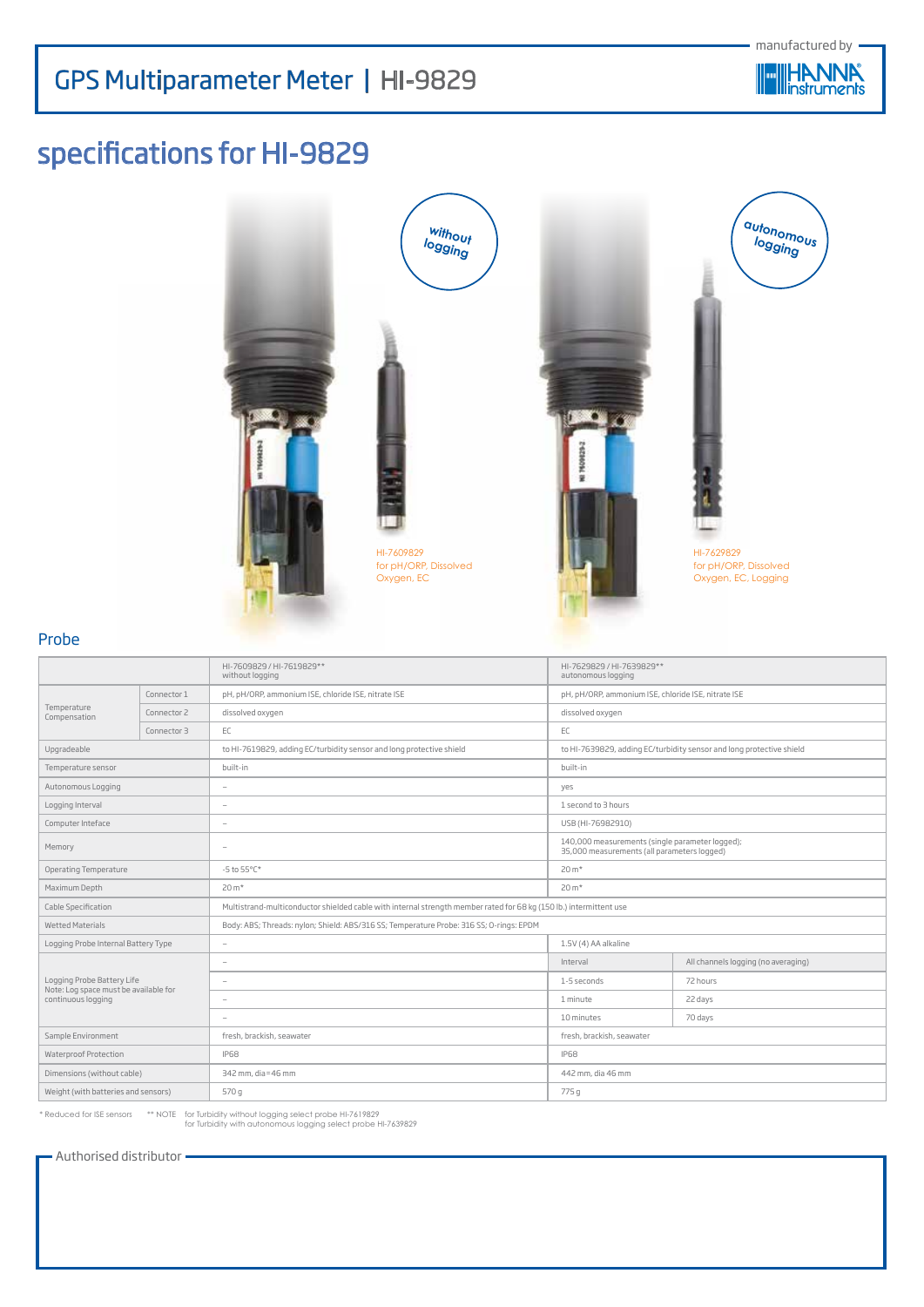



#### HI-9829 GPS Multiparameter Meter

|                           | HI-9829                                                                                | HI-9829 with GPS                                                                       |
|---------------------------|----------------------------------------------------------------------------------------|----------------------------------------------------------------------------------------|
| Temperature Compensation  | automatic from -5 to 55°C                                                              | automatic from -5 to 55°C                                                              |
| <b>GPS</b>                | $\sim$                                                                                 | 12 channel receiver, 10 m (30 ft) range                                                |
| Logging Memory from Meter | 44,000 records                                                                         | 44,000 records                                                                         |
| Logging Interval          | 1 second to 3 hours                                                                    | 1 second to 3 hours                                                                    |
| Computer Interface        | USB (with HI-929829 software)                                                          | USB (with HI-929829 software)                                                          |
| FastTracker™ TAG ID       | Yes                                                                                    | Yes                                                                                    |
| Waterproof Protection     | <b>IP67</b>                                                                            | <b>IP67</b>                                                                            |
| Environment               | 0 to 50°C: RH 100%                                                                     | 0 to 50°C: RH 100%                                                                     |
| Power Supply              | 1.5V alkaline C cells (4) / 1.2V NiMH rechargeable C cells (4), USB, 12V power adapter | 1.5V alkaline C cells (4) / 1.2V NiMH rechargeable C cells (4), USB, 12V power adapter |
| Dimensions / Weight       | 221 x 115 x 55 mm / 750g                                                               | 221 x 115 x 55 mm / 750g                                                               |

#### HI-9829 Parameters

|                   | Range                                                                                                                                       | Resolution                                                                                                                                                                                                                                                                                                                                                                                                                         | Accuracy @ 20°C                                                                                                                                                                                                                         | Calibration                                                                                                                                     |
|-------------------|---------------------------------------------------------------------------------------------------------------------------------------------|------------------------------------------------------------------------------------------------------------------------------------------------------------------------------------------------------------------------------------------------------------------------------------------------------------------------------------------------------------------------------------------------------------------------------------|-----------------------------------------------------------------------------------------------------------------------------------------------------------------------------------------------------------------------------------------|-------------------------------------------------------------------------------------------------------------------------------------------------|
| pH/mV of pH input | 0.00 to $14.00$ pH / $\pm 600.0$ mV                                                                                                         | $0.01$ pH / $0.1$ mV                                                                                                                                                                                                                                                                                                                                                                                                               | $±0.02$ pH / $±0.5$ mV                                                                                                                                                                                                                  | automatic one, two, or three points with five memorized<br>standard buffers (pH 4.01, 6.86, 7.01, 9.18, 10.01) or one<br>custom buffer          |
| ORP <sub>mV</sub> | ±2000.0 mV                                                                                                                                  | $0.1$ mV                                                                                                                                                                                                                                                                                                                                                                                                                           | $±1.0$ mV                                                                                                                                                                                                                               | automatic at one custom point                                                                                                                   |
| Ammonium-Nitrogen | 0.02 to 200 ppm (as N)                                                                                                                      | 0.01 ppm to 1 ppm; 0.1 ppm to 200 ppm                                                                                                                                                                                                                                                                                                                                                                                              | ±5% of reading or 2 ppm,<br>whichever is greater                                                                                                                                                                                        | automatic at one custom point                                                                                                                   |
| Chloride          | 0.6 to 200 ppm                                                                                                                              | 0.01 ppm to 1 ppm; 0.1 ppm to 200 ppm                                                                                                                                                                                                                                                                                                                                                                                              | ±5% of reading or 2 ppm,<br>whichever is greater                                                                                                                                                                                        | 1 or 2 point, 10 ppm and 100 ppm                                                                                                                |
| Nitrate-Nitrogen  | 0.62 to 200 ppm (as N)                                                                                                                      | 0.01 ppm to 1 ppm; 0.1 ppm to 200 ppm                                                                                                                                                                                                                                                                                                                                                                                              | ±5% of reading or 2 ppm,<br>whichever is greater                                                                                                                                                                                        | 1 or 2 point, 10 ppm and 100 ppm                                                                                                                |
| Conductivity      | 0 to 200 mS/cm<br>(absolute EC up to 400 mS/cm)                                                                                             | manual:<br>1 µS/cm; 0.001 mS/cm; 0.01 mS/cm;<br>$0.1$ mS/cm: $1$ mS/cm:<br>automatic:<br>1 µS/cm from 0 to 9999 µS/cm;<br>0.01 mS/cm from 10.00 to 99.99 mS/cm;<br>0.1 mS/cm from 100.0 to 400.0 mS/cm:<br>automatic mS/cm:<br>0.001 mS/cm from 0.000 to 9.999 mS/cm;<br>0.01 mS/cm from 10.00 to 99.99 mS/cm:<br>0.1 mS/cm from 100.0 to 400.0 mS/cm                                                                              | ±1% of reading or ±1 µS/cm,<br>whichever is greater                                                                                                                                                                                     | automatic one point with six memorized standards<br>(84 µS/cm, 1413 µS/cm, 5.00 mS/cm, 12.88 mS/cm,<br>80.0 mS/cm, 111.8 mS/cm) or custom point |
| <b>TDS</b>        | 0 to 400000 mg/L or ppm<br>(the maximum value depends<br>on the TDS factor)                                                                 | manual:<br>1 mg/L (ppm); 0.001 g/L (ppt);<br>0.01g/L (ppt); 0.1 g/L (ppt); 1 g/L (ppt);<br>automatic:<br>1 mg/L (ppm) from 0 to 9999 mg/L (ppm);<br>0.01 q/L (ppt) from 10.00 to 99.99 q/L (ppt);<br>0.1 g/L (ppt) from 100.0 to 400.0 g/L (ppt);<br>autorange g/L (ppt) scales:<br>0.001 g/L (ppt) from 0.000 to 9.999 g/L (ppt);<br>0.01 g/L (ppt) from 10.00 to 99.99 g/L (ppt);<br>0.1 g/L (ppt) from 100.0 to 400.0 g/L (ppt) | ±1% of reading or ±1 mg/L,<br>whichever is greater                                                                                                                                                                                      | based on conductivity or salinity calibration                                                                                                   |
| Resistivity       | 0 to 999999 Ω•cm;<br>0 to 1000.0 kΩ•cm;<br>0 to 1.0000 MΩ•cm                                                                                | dependent on<br>resistivity reading                                                                                                                                                                                                                                                                                                                                                                                                |                                                                                                                                                                                                                                         | ٠                                                                                                                                               |
| Salinity          | 0.00 to 70.00 PSU                                                                                                                           | 0.01 PSU                                                                                                                                                                                                                                                                                                                                                                                                                           | ±2% of reading or ±0.01 PSU,<br>whichever is greater                                                                                                                                                                                    | one custom point                                                                                                                                |
| Seawater o        | $0$ to 50.0 σt, σ0, σ15                                                                                                                     | $0.1$ ot. $0.015$                                                                                                                                                                                                                                                                                                                                                                                                                  | $±1$ $\sigma$ t, $\sigma$ 0, $\sigma$ 15                                                                                                                                                                                                | based on conductivity or salinity calibration                                                                                                   |
| Turbidity         | 0.0 to 99.9 FNU:<br>100 to 1000 FNU                                                                                                         | 0.1 FNU from 0.0 to 99.9 FNU:<br>1 FNU from 100 to 1000 FNU                                                                                                                                                                                                                                                                                                                                                                        | ±0.3 FNU or ±2% of reading,<br>whichever is greater                                                                                                                                                                                     | Automatic 1, 2 or 3 points at 0, 20 and 200 FNU, or custom                                                                                      |
| Dissolved Oxygen  | 0.0 to 500.0%;<br>0.00 to 50.00 ppm                                                                                                         | 0.1%; 0.01 ppm                                                                                                                                                                                                                                                                                                                                                                                                                     | 0.0 to 300.0%: ±1.5% of<br>reading or ±1.0% whichever<br>is greater; 300.0 to 500.0%:<br>±3% of reading; 0.00 to<br>30.00 ppm: ±1.5% of reading<br>or 0.10 ppm, whichever is<br>greater; 30.00 ppm to<br>50.00 ppm: $\pm$ 3% of reading | automatic one or two points at 0, 100%<br>or one custom point                                                                                   |
| Atm. Pressure     | 450 to 850 mm Hq;<br>17.72 to 33.46 in Hg;<br>600.0 to 1133.2 mbar;<br>8.702 to 16.436 psi;<br>0.5921 to 1.1184 atm;<br>60.00 to 113.32 kPa | 0.1 mm Hg; 0.01 in Hg; 0.1 mbar;<br>0.001 psi; 0.0001 atm; 0.01 kPa                                                                                                                                                                                                                                                                                                                                                                | ±3 mm Hg within ±15°C<br>from the temperature<br>during calibration                                                                                                                                                                     | automatic at one custom point                                                                                                                   |
| Temperature       | $-5.00$ to $55.00$ °C;<br>23.00 to 131.00°F:<br>268.15 to 328.15K                                                                           | 0.01°C: 0.01°F: 0.01K                                                                                                                                                                                                                                                                                                                                                                                                              | $\pm 0.15^{\circ}$ C; $\pm 0.27^{\circ}$ F; $\pm 0.15$ K                                                                                                                                                                                | Automatic at one custom point                                                                                                                   |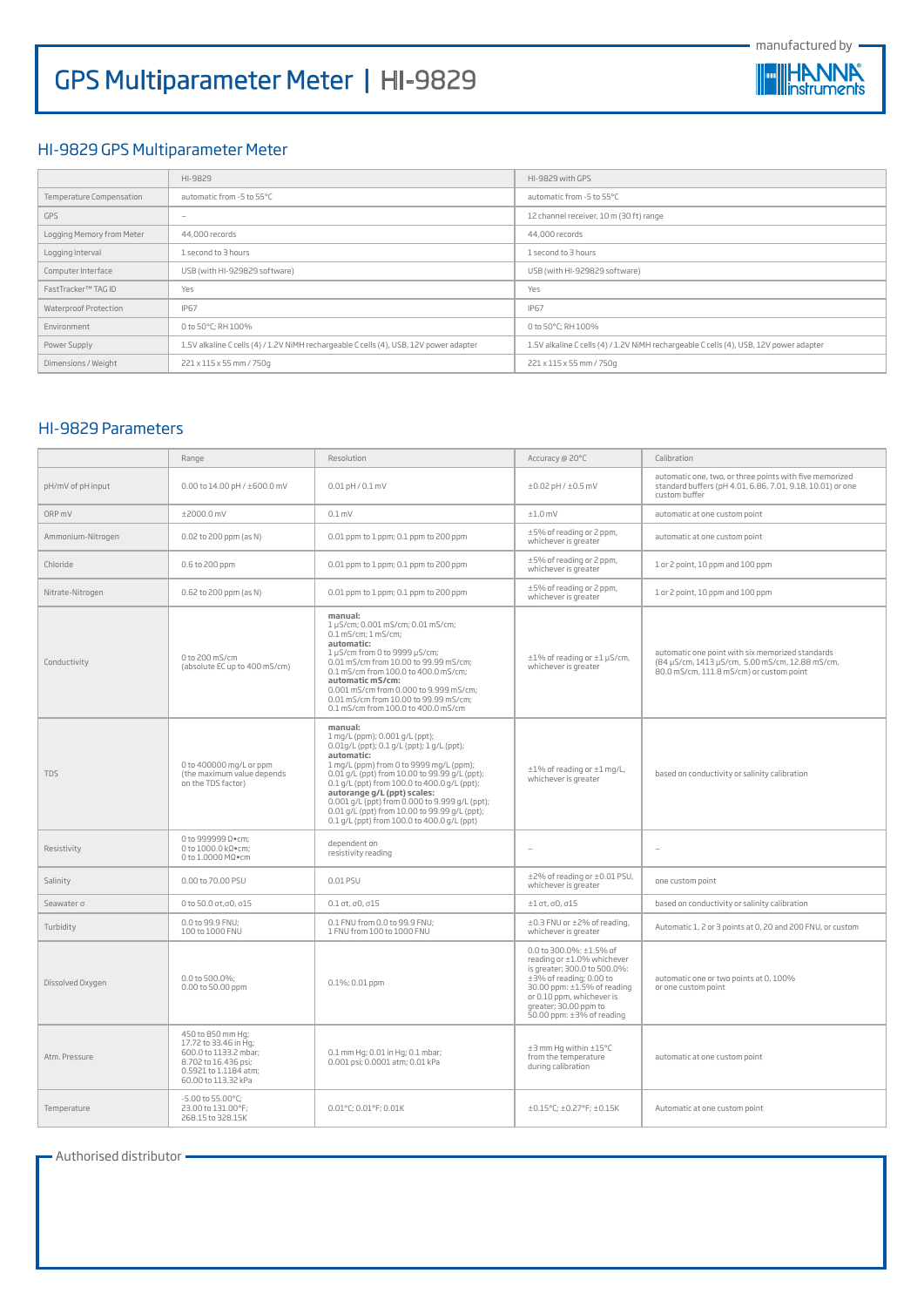| manufactured by |
|-----------------|
|-----------------|



| Order Info                             | Code                       | Supplied with                                                                                                                                                                                                                                                                                                                                                                                                                                                                                                                                                                                                                             |
|----------------------------------------|----------------------------|-------------------------------------------------------------------------------------------------------------------------------------------------------------------------------------------------------------------------------------------------------------------------------------------------------------------------------------------------------------------------------------------------------------------------------------------------------------------------------------------------------------------------------------------------------------------------------------------------------------------------------------------|
| Standard<br>No Logging<br>No Turbidity | HI-9829-00042<br>4m cable  | HI-9829 meter, HI-7609829/4 probe, HI-7698291 USB cable (PC to meter), HI-920005 iButton® with holder (5 pcs), HI-929829<br>PC application software, HI-7609829-3 EC sensor, HI-7609829-2 DO sensor, HI-7609829-1 pH/ORP sensor, HI-710045 power<br>supply cable, HI-7698292 probe maintenance kit, HI-7698290 short calibration beaker, HI-9828-25 calibration solution (500 mL),<br>HI-710046 cigarette lighter cable, HI-710006/8 (230V), instruction manual.                                                                                                                                                                          |
|                                        | HI-9829-00102<br>10m cable | HI-9829 meter, HI-7609829/10 probe, HI-7698291 USB cable (PC to meter), HI-920005 iButton® with holder (5 pcs), HI-929829<br>PC application software, HI-7609829-3 EC sensor, HI-7609829-2 DO sensor, HI-7609829-1 pH/ORP sensor, HI-710045 power<br>supply cable, HI-7698292 probe maintenance kit, HI-7698290 short calibration beaker, HI-9828-25 calibration solution (500 mL),<br>HI-710046 cigarette lighter cable, HI-710006/8 (230V), instruction manual.                                                                                                                                                                         |
|                                        | HI-9829-00202<br>20m cable | HI-9829 meter, HI-7609829/20 probe, HI-7698291 USB cable (PC to meter), HI-920005 iButton® with holder (5 pcs), HI-929829<br>PC application software, HI-7609829-3 EC sensor, HI-7609829-2 DO sensor, HI-7609829-1 pH/ORP sensor, HI-710045 power<br>supply cable, HI-7698292 probe maintenance kit, HI-7698290 short calibration beaker, HI-9828-25 calibration solution (500 mL),<br>HI-710046 cigarette lighter cable, HI-710006/8 (230V), instruction manual.                                                                                                                                                                         |
|                                        | HI-9829-10042<br>4m cable  | HI-9829 meter with GPS, HI-7609829/4 probe, HI-7698291 USB cable (PC to meter), HI-920005 iButton® with holder (5 pcs),<br>HI-929829 PC application software, HI-7609829-3 EC sensor, HI-7609829-2 DO sensor, HI-7609829-1 pH/ORP sensor, HI-710045<br>power supply cable, HI-7698292 probe maintenance kit, HI-7698290 short calibration beaker, HI-9828-25 calibration solution<br>(500 mL), HI-710046 cigarette lighter cable, HI-710006/8 (230V), instruction manual.                                                                                                                                                                 |
| GPS<br>No Logging<br>No Turbidity      | HI-9829-10102<br>10m cable | HI-9829 meter with GPS, HI-7609829/10 probe, HI-7698291 USB cable (PC to meter), HI-920005 iButton® with holder (5 pcs),<br>HI-929829 PC application software, HI-7609829-3 EC sensor, HI-7609829-2 DO sensor, HI-7609829-1 pH/ORP sensor, HI-710045<br>power supply cable, HI-7698292 probe maintenance kit, HI-7698290 short calibration beaker, HI-9828-25 calibration solution<br>(500 mL), HI-710046 cigarette lighter cable, HI-710006/8 (230V), instruction manual.                                                                                                                                                                |
|                                        | HI-9829-10202<br>20m cable | HI-9829 meter with GPS, HI-7609829/20 probe, HI-7698291 USB cable (PC to meter), HI-920005 iButton® with holder (5 pcs),<br>HI-929829 PC application software, HI-7609829-3 EC sensor, HI-7609829-2 DO sensor, HI-7609829-1 pH/ORP sensor, HI-710045<br>power supply cable, HI-7698292 probe maintenance kit, HI-7698290 short calibration beaker, HI-9828-25 calibration solution<br>(500 mL), HI-710046 cigarette lighter cable, HI-710006/8 (230V), instruction manual.                                                                                                                                                                |
| Standard<br>No Logging<br>+ Turbidity  | HI-9829-01042<br>4m cable  | HI-9829 meter, HI-7619829/4 probe, HI-7698291 USB cable (PC to meter), HI-920005 iButton® with holder (5 pcs), HI-929829<br>PC application software, HI-7609829-2 DO sensor, HI-7609829-1 pH/ORP sensor, HI-7609829-4 EC/Turbidity sensor, HI-710045<br>power supply cable, HI-7698292 probe maintenance kit, HI-9829-160 FNU calibration solution (230 mL), HI-9829-17 20 FNU<br>calibration solution (230 mL), HI-9829-18 200 FNU calibration solution (230 mL), HI-7698293 long calibration beaker, HI-9828-25<br>calibration solution (500 mL), HI-710046 cigarette lighter cable, HI-710006/8 (230V), instruction manual.            |
|                                        | HI-9829-01102<br>10m cable | HI-9829 meter, HI-7619829/10 probe, HI-7698291 USB cable (PC to meter), HI-920005 iButton® with holder (5 pcs), HI-929829<br>PC application software, HI-7609829-2 DO sensor, HI-7609829-1 pH/ORP sensor, HI-7609829-4 EC/Turbidity sensor, HI-710045<br>power supply cable, HI-7698292 probe maintenance kit, HI-9829-160 FNU calibration solution (230 mL), HI-9829-17 20 FNU<br>calibration solution (230 mL), HI-9829-18 200 FNU calibration solution (230 mL), HI-7698293 long calibration beaker, HI-9828-25<br>calibration solution (500 mL), HI-710046 cigarette lighter cable, HI-710006/8 (230V), instruction manual.           |
|                                        | HI-9829-01202<br>20m cable | HI-9829 meter, HI-7619829/20 probe, HI-7698291 USB cable (PC to meter), HI-920005 iButton® with holder (5 pcs), HI-929829<br>PC application software, HI-7609829-2 DO sensor, HI-7609829-1 pH/ORP sensor, HI-7609829-4 EC/Turbidity sensor, HI-710045<br>power supply cable, HI-7698292 probe maintenance kit, HI-9829-160 FNU calibration solution (230 mL), HI-9829-17 20 FNU<br>calibration solution (230 mL), HI-9829-18 200 FNU calibration solution (230 mL), HI-7698293 long calibration beaker, HI-9828-25<br>calibration solution (500 mL), HI-710046 cigarette lighter cable, HI-710006/8 (230V), instruction manual.           |
| GPS<br>No Logging<br>+ Turbidity       | HI-9829-11042<br>4m cable  | HI-9829 meter with GPS, HI-7619829/4 probe, HI-7698291 USB cable (PC to meter), HI-920005 iButton® with holder (5 pcs),<br>HI-929829 PC application software, HI-7609829-2 DO sensor, HI-7609829-1 pH/ORP sensor, HI-7609829-4 EC/Turbidity sensor,<br>HI-710045 power supply cable, HI-7698292 probe maintenance kit, HI-9829-16 0 FNU calibration solution (230 mL), HI-9829-17<br>20 FNU calibration solution (230 mL), HI-9829-18 200 FNU calibration solution (230 mL), HI-7698293 long calibration beaker,<br>HI-9828-25 calibration solution (500 mL), HI-710046 cigarette lighter cable, HI-710006/8 (230V), instruction manual.  |
|                                        | HI-9829-11102<br>10m cable | HI-9829 meter with GPS, HI-7619829/10 probe, HI-7698291 USB cable (PC to meter), HI-920005 iButton® with holder (5 pcs),<br>HI929829 PC application software, HI-7609829-2 DO sensor, HI-7609829-1 pH/ORP sensor, HI-7609829-4 EC/Turbidity sensor,<br>HI-710045 power supply cable, HI-7698292 probe maintenance kit, HI-9829-16 0 FNU calibration solution (230 mL), HI-9829-17<br>20 FNU calibration solution (230 mL), HI-9829-18 200 FNU calibration solution (230 mL), HI-7698293 long calibration beaker,<br>HI-9828-25 calibration solution (500 mL), HI-710046 cigarette lighter cable, HI-710006/8 (230V), instruction manual.  |
|                                        | HI-9829-11202<br>20m cable | HI-9829 meter with GPS, HI-7619829/20 probe, HI-7698291 USB cable (PC to meter), HI-920005 iButton® with holder (5 pcs),<br>HI-929829 PC application software, HI-7609829-2 DO sensor, HI-7609829-1 pH/ORP sensor, HI-7609829-4 EC/Turbidity sensor,<br>HI-710045 power supply cable, HI-7698292 probe maintenance kit, HI-9829-16 0 FNU calibration solution (230 mL), HI-9829-17<br>20 FNU calibration solution (230 mL), HI-9829-18 200 FNU calibration solution (230 mL), HI-7698293 long calibration beaker,<br>HI-9828-25 calibration solution (500 mL), HI-710046 cigarette lighter cable, HI-710006/8 (230V), instruction manual. |

All ISE sensors supplied as extra: ISE Ammonium: code: HI-7609829-10; ISE Chloride: code: HI-7609829-11; ISE Nitrate: code: HI-7609829-12